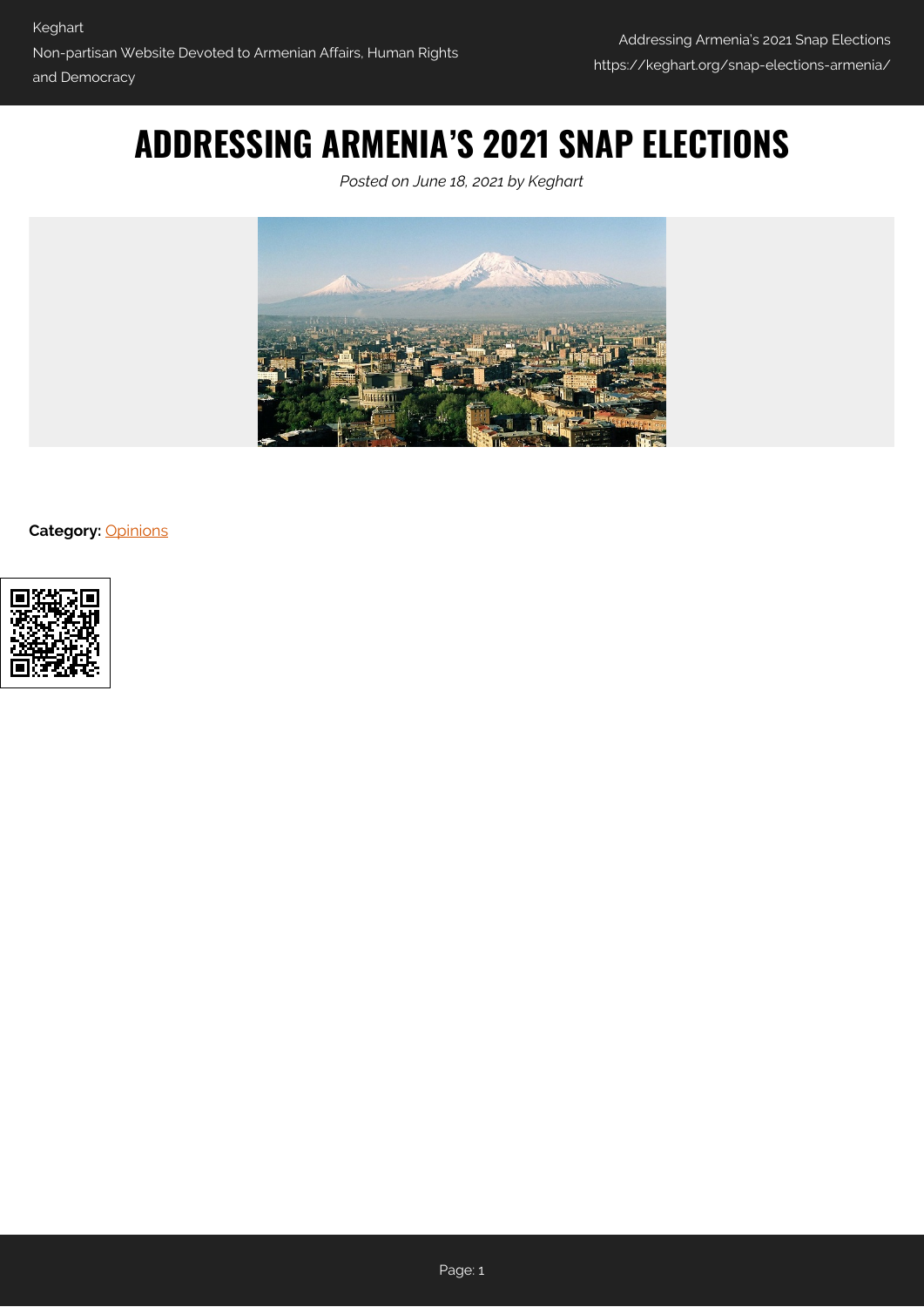Keghart Non-partisan Website Devoted to Armenian Affairs, Human Rights and Democracy

#### 18 June 2021

Keghart.org contributors, writers, and readers from around the world express their views, ideas, and concerns regarding the momentous June 20 elections.

#### **Short List of Wishes**

**Pundits of all sorts claim the parliamentary elections will determine the future of RoA and** secondarily Artsakh. Stark expressions such as "to be or not to be" are invoked.

I don't think there will be major changes no matter who comes into power, which bloc gets majority or minority. We are in a box and whoever comes out on top will act within the parameters of that confined space.

I hope I am mistaken and miraculously people in RoA come to their senses and vote according to their conscience and set a new course. They thought they did it in 2018, and rightly so, but forces of the old regime were more powerful within the bureaucracy and judiciary than the reform-minded new wave. Contributory factors were the inaptitude and inexperience (especially in foreign affairs) of the newbies. Since the war defeat all sides try to expose "traitors". I believe it is a side-show because the whole system is rotten to begin with.

What's to be done? It's the citizen of RoA who will determine the outcome. The republic has not listened to the Diaspora since its beginning in 1918. Expecting that it will listen now is just a pipe dream.

Having said so and being the son of a man born during the Genocide, I can't be indifferent when my brain carries the memories passed on to me by my parents and the etched, self-created images based on history and education.

All what I can do is make a short list of wishes which are not any different from what our freethinkers have expressed since Nalbandian, Raffi, Khrimian Hayrig and others. Unfortunately, those wishes do not go beyond generalities.

#### **Armenian citizens saying "yes" or "no" to the kleptocracy**

**Armenia has embroiled itself deeply into post-war political turmoil and confusion.** The misinformation and propaganda spread by public and private news channels and paid foreign agents are delusional and thus deprive the citizenry the right to an informed choice.

The political camps are divided along the East -West civilizational lines. The proponents of the latter say Armenia should establish new alliances with the West. The proponents of the former claim Armenia will not survive without Russia.

All three former Armenian presidents have been unambiguous that Russia is still the key stakeholder in the post-war crisis and the new geopolitical realities.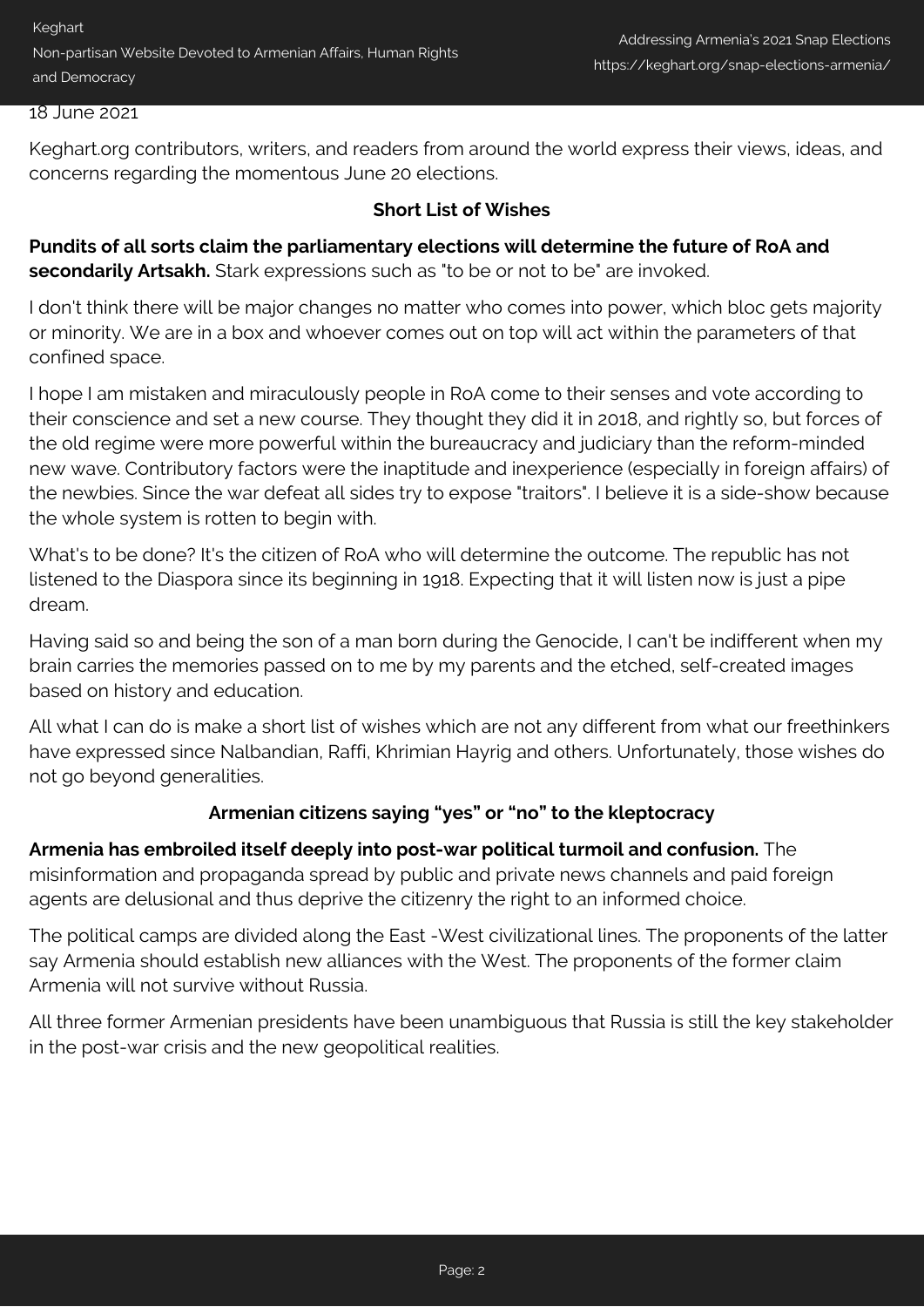Nevertheless, these elections are not going to be about the East-West civilizational choices. They are about Armenian citizens saying "yes" or "no" to the kleptocracy of thirty years, to the public corruption that brought the country to its knees and enriched a handful of macho men whose only merits are not much different from those of the Cave Man. The elections are about saying "yes" or "no" to the degrading systemic poverty, when selling a vote for a spoonful of sugar is not considered a shameful and humiliating act.

The elections will not set the long-term political development course of our Motherland. Their results will be transient as the fight among former kleptocrats and oligarchs versus the laborists of Nikol Pashinyan (and laborist turned former oligarchs) will be fierce and uncompromising. Although some analysts predict there will be clashes between these hostile forces, they also claim there is no ground for mass unrest.

Notwithstanding election results, what Diaspora can and should do today is to keep calm and focus on doing real groundwork. If we want a bright future for Armenia and the perpetuation of the Armenian culture, we need to invest in educating the Armenian youth. We need to educate them not only to excel in math and English but also to know what their rights are and why someone at the top is not the king but is the servant. If you want change in our lifetime, work on changing attitudes and mentality.

Regarding geopolitics, it remains largely volatile and situational. And it may well be that we are witnessing USSR Breakup II. After all, Russia is an autocracy and its policies may drastically change once the autocrat is removed. Will that be in our favour? I am not sure that is what I want today. But we need to be ready for it tomorrow. Just in case.

## **Ideologically Armenians are Lost**

#### **These elections are extraordinary for several reasons:**

1. They are happening after several major turning points and developments in our history (2016 April skirmishes, 2018 Revolution, 2018 elections and attempt to change the regime, war of 2020, collapse and confusion in the past seven months);

2. They are being held within a new internal political reality: the powerful return of ALL old guard members and parties in opposition to the current ruling majority that was formed due to the incomplete revolution;

3. They are happening in a new regional political reality that can't be compared with previous phases in our modern history: frail Russia that can barely defend its interests in its backyard but at high cost and recession. An ambitious Turkey that is "cautiously" trying to establish a foothold in the Southern Caucasus. Cautious because of its increasing internal challenges, because of its awkward relationship with Azerbaijan and the five Central Asian states. A vicious and capable Azerbaijan that has been done its homework since 1994 (polishing its image, investing in its military, etc...). Last, but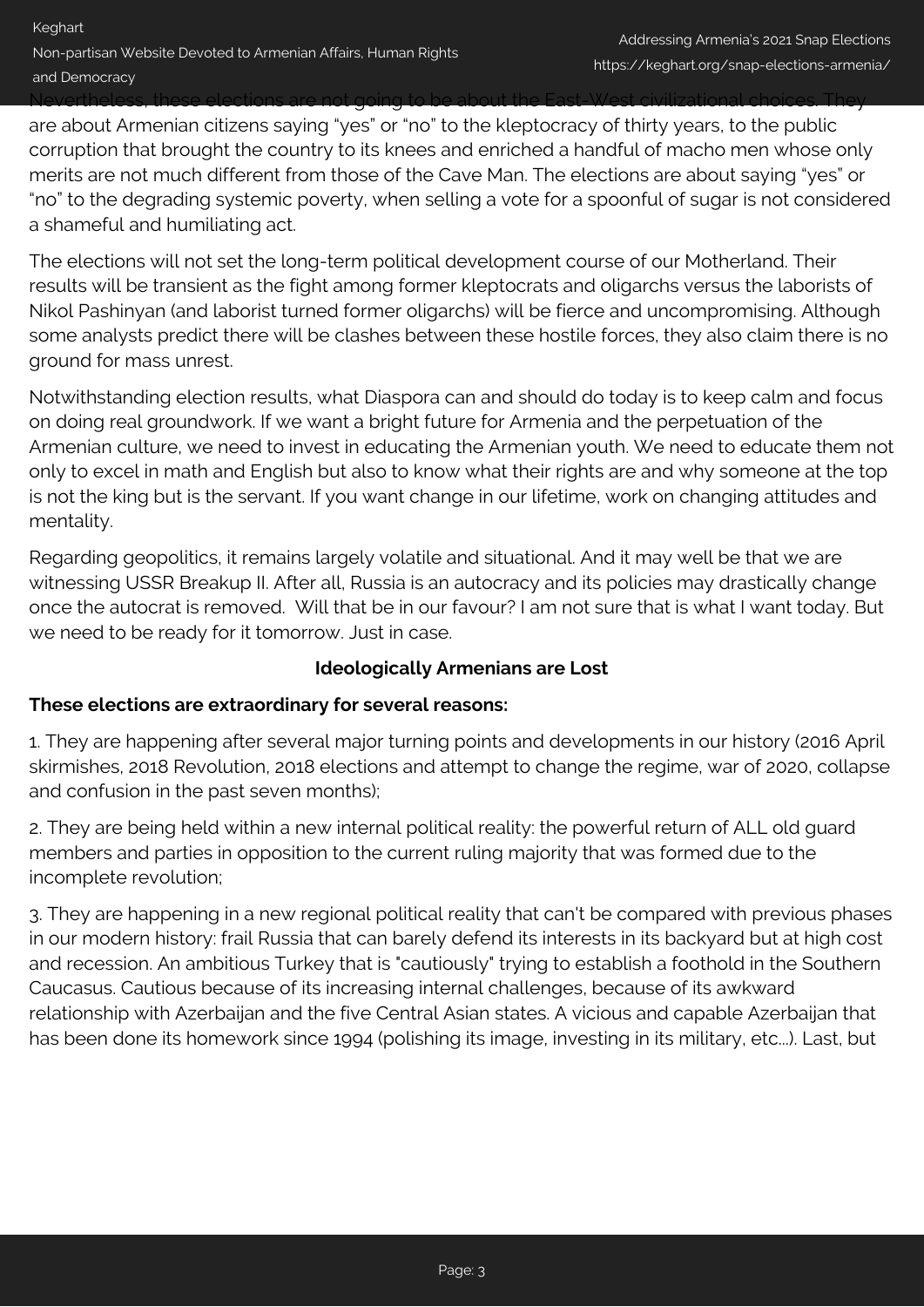not least, an increasing European interest in the region due to the new oil/gas connection and other economic interests such as the East-West land connection via Iran.

#### **I see the following challenges Armenia will face as of June 21 2021:**

1. Will the new ruling power(s) be able to plan and implement policies that can turn the Armenian economy into a smart knowledge-based economy (smart that go beyond the principles of a knowledge-based economy of the 1990s)? Only such economy can place Armenia on the global economic map and can give it a competitive advantage that cross national borders;

2. Will the new government be able revamp the armed and security forces as well as the nation to form a new military system that can defend the country and constitute a serious threat to any hostile neighbour? There are more than half-a-dozen examples in the world: we need to learn from them;

3. In foreign policy can the new government come up with a magical formula of "balanced foreign policy" that gives Armenia the ability to preserve its margin of maneuvering without provoking any country. In other words, Armenia should become a regional and maybe even a global point of intersection of several countries (mediator) that can deal with Armenia as a point of reference. Of course, this accompanies economic competitiveness and internal political stability. I'm not talking about El Dorado. It may become reality under wise leadership;

4. Ideologically Armenians are lost. Our post-Soviet national ideology that was a mix of militantliberationist ethno-nationalism has served its aim and is taking its last breath (if not already dead). We will be living (if not already living) in a vacuum of national ideology: Who are we? What are we? Where do we want to be in the next 100 years? Why do we exist? How do we interpret our close and distant history? We don't have minimum consensus on any of the answers--not to say of a bundle of answers which form a "national ideology" which in turn can constitute the backbone of a thriving political entity (country with a state). Governments have a major role in redefining these concepts along with society. Such a bundle of concepts constitute our new national ideology.

#### **A Russian war against Armenia**

**The 2020 war was essentially a Russian war against Armenia, specifically against Pashinyan,** because Putin let his unreasonable and violent temper and anger direct Russia's policies (assuming Russia has any policies).

Russia could have stopped the war before it even began. Yet Russia said and did essentially nothing prior to Sept. 27 but then came in and stopped it on Nov 9.

Lavrov, Russia's foreign minister has essentially admitted to Russia's power to have stopped the war earlier by saying something like: 'We offered you a peace deal, but you did not accept it and so the war continued.'

Russia let Turkey (a NATO member!) send American-built F16s, terrorists, and Bayraktar drones into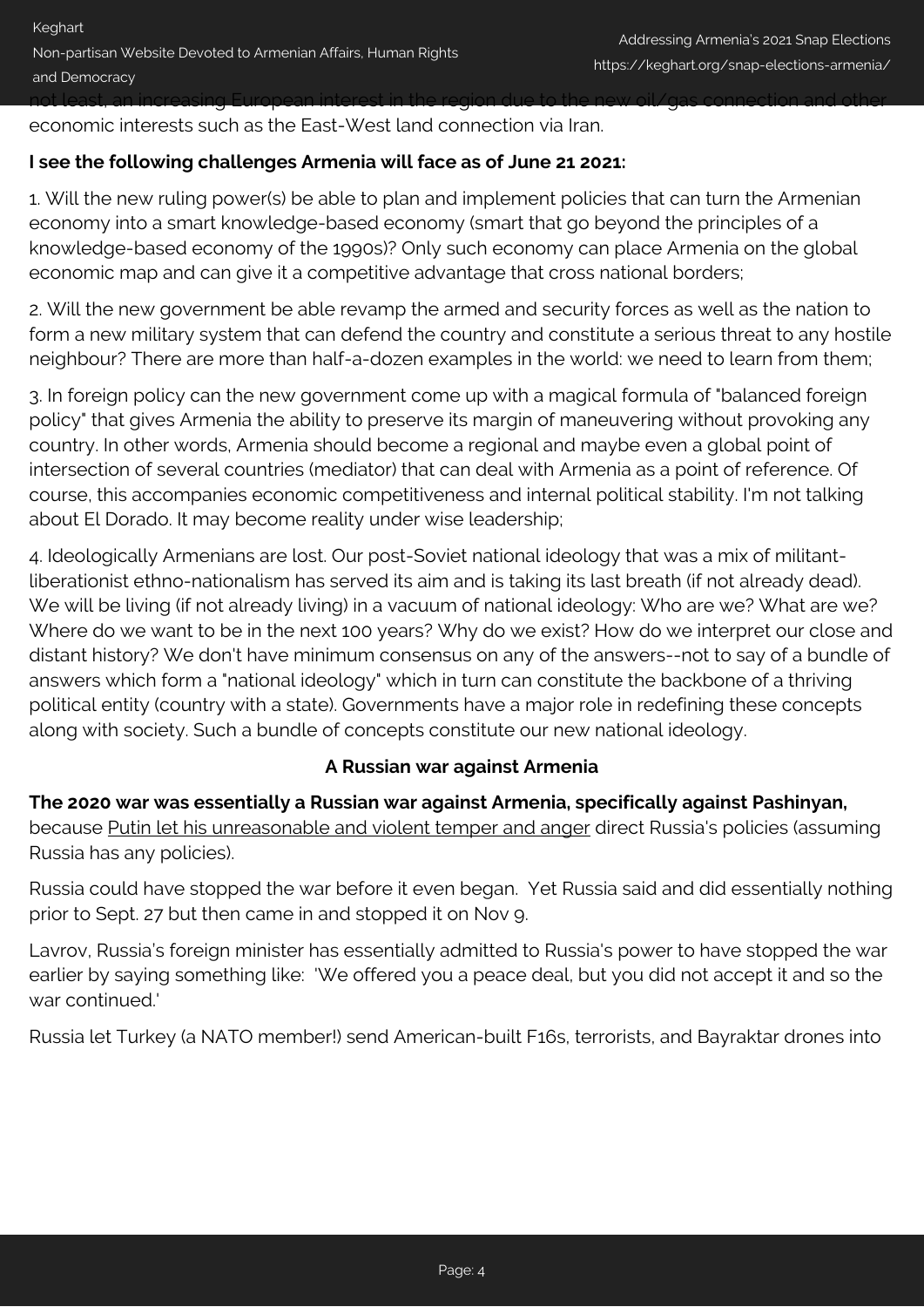### **And yet, Putin complained and promised to "kick a country's teeth out" when Turkey gives the same weapons to Ukraine.**

Now Russia and the CSTO are breaking their agreements with Armenia by letting Azeri soldiers into Armenia. It's obvious that Russia is trying to embarrass Pashinyan before the elections. Russia wants slaves, not allies.

As for Russia's excuse that it had no defense agreement with Artsakh: No one foresaw that Russia would allow NATO member Turkey to explicitly get into the fight on Azerbaijan's side. That changed the equation.

Russia has again betrayed Armenians as in the 1920s.

I agree this does not tell us what Armenia should do now, but I had to express my views.

Yes, I know that Armenia is stuck with Russia.

Lastly, people often say Armenians should have signed a peace agreement on Artsakh's autonomy long ago. Yet we don't know what such an agreement would have entailed. What sort of autonomy? "Autonomy" is just a word. Clearly, the "autonomy" offered by Azerbaijan was never acceptable to Armenians. There have never been details about this "autonomy." Would Artsakh have had its military? Who would have controlled immigration? Were Azeris to be allowed back in to restart a civil war? Does anyone trust Azerbaijan?